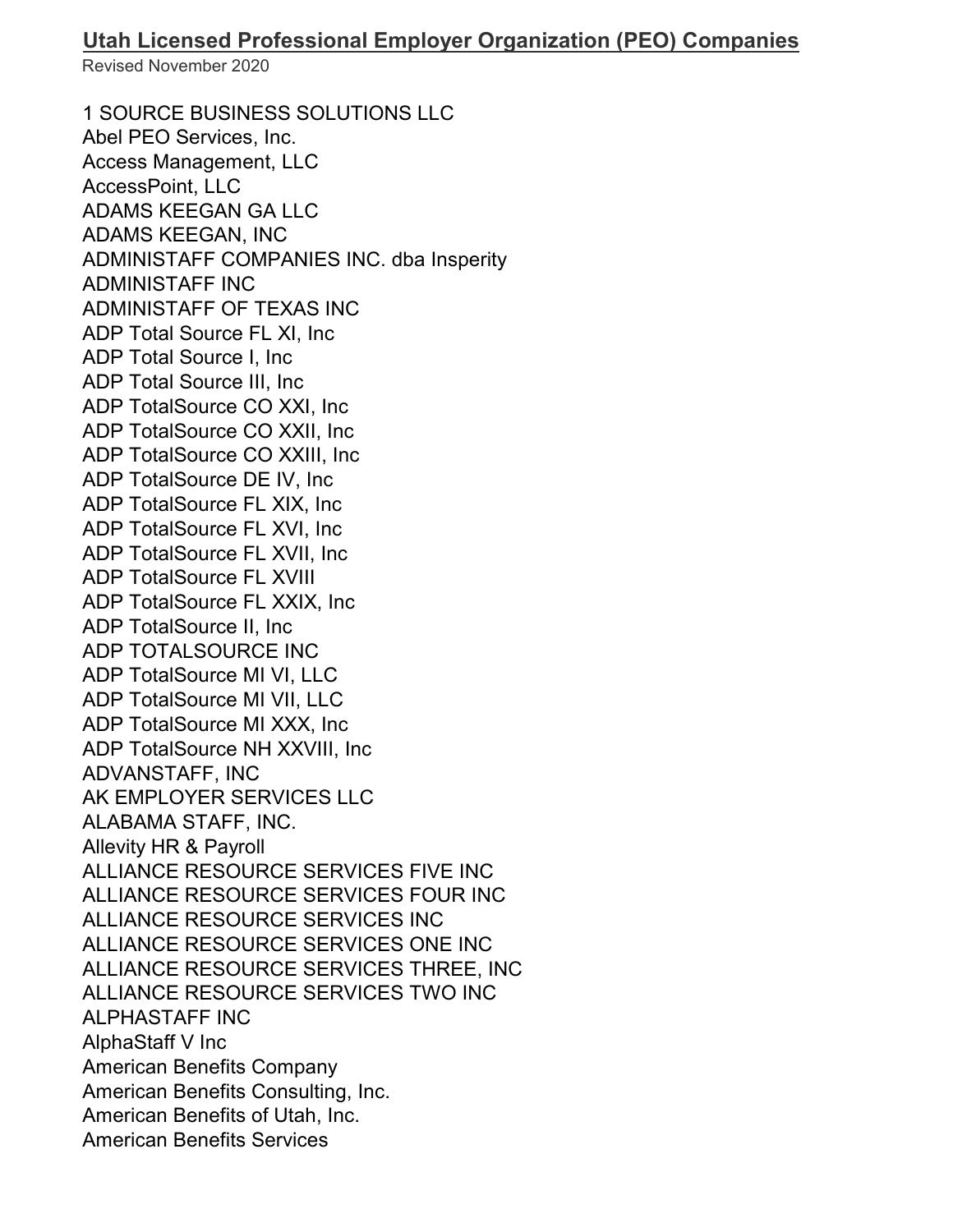American United Employers II, Inc. AMLEASE CORPORATION AMPIAN HR OUTSOURCING , LLC AMPIAN HR SUB Four LLC AMPIAN HR SUB ONE LLC AMPIAN HR SUB THREE LLC AMPIAN HR SUB TWO LLC Amplify HR Management, LLC Amstaff Human Resources, Inc. VI Aspen Cove Insurance Ataraxis Nevada, Inc. AVITUS GROUP BARRETT BUSINESS SERVICES INC BBSI Strategic Staffing C2 ESSENTIALS, INC CBR MANAGEMENT SERVICES INC Century II Staffing, Inc. Choice Employer Solutions III, Inc. CoAdvantage Resources 16, Inc. CoAdvantage Resources 24, Inc. CoAdvantage Resources 25, Inc. CoAdvantage Resources 50, Inc. CoAdvantage Resources 60, LLC COADVANTAGE RESOURCES INC CoAdvantage Resources IV, Inc. Cognos HR, LLC Cohesive Networks 2, Inc. Concurrent HRO, LLC Core Benefit Solutions, LLC CORE INNOVATIVE SOLUTIONS LLC CORPORATE CONNECTION INTERNATIONAL, LLC. COSTAFF NATIONAL SERVICES, INC. CPE HR, INC DCXL, Inc. DecisionHR I, Inc. Denali HR, LLC Docent, LLC Dynamic HR Services, LLC E3 HR, INC. eEmployers Solutions, Inc. Emergent IV LLC EMPLOVA, LLC EMPLOYER FLEXIBLE HR, LLC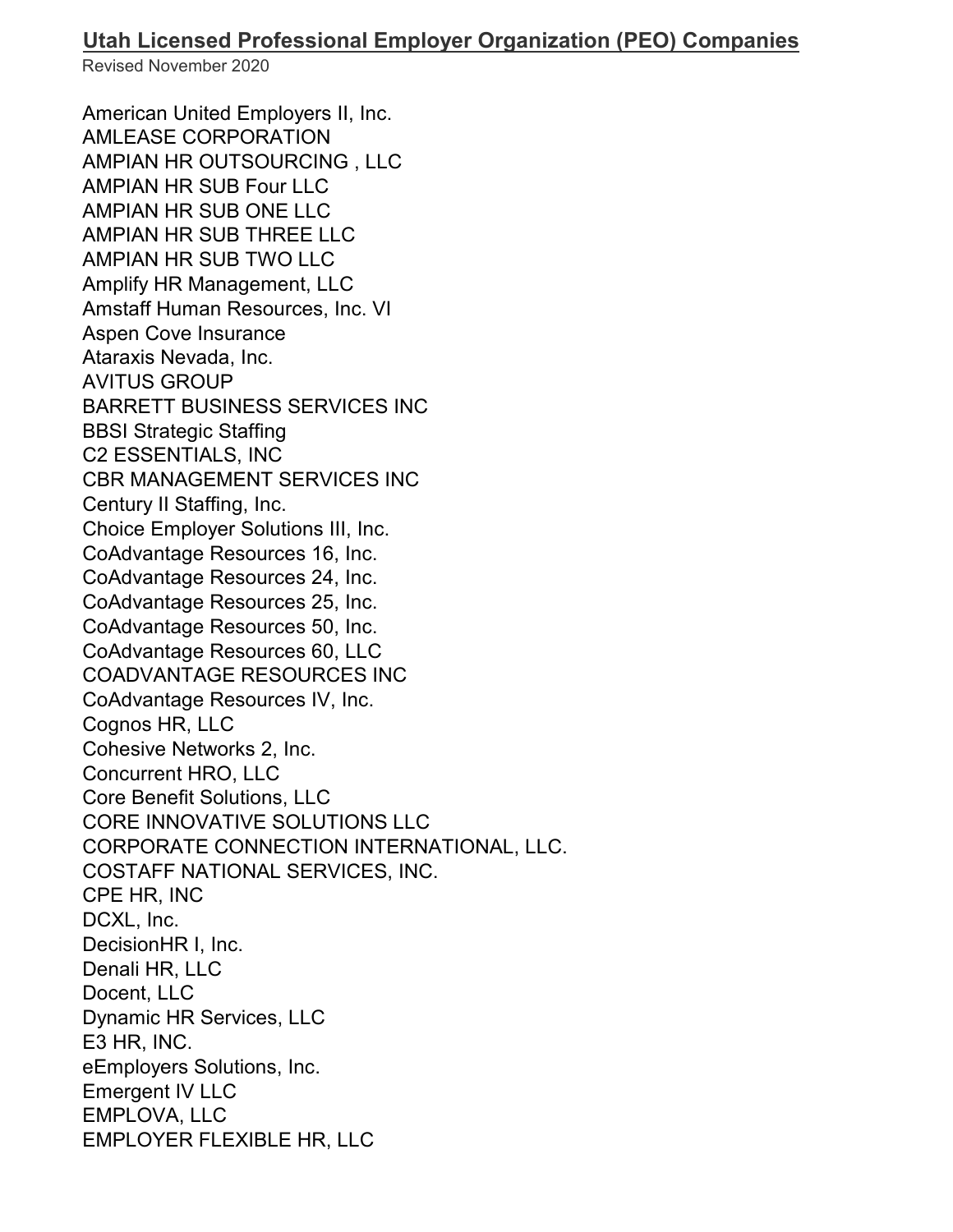## **Utah Licensed Professional Employer Organization (PEO) Companies**

Revised November 2020

EMPLOYER GROUP INC THE Employer Service Assurance Corporation EMPLOYER SOLUTIONS GROUP OF IDAHO INC EMPLOYER SOLUTIONS GROUP OF SLC INC Employer Solutions Group of Utah II, Inc. DBA ESG of Utah II, Inc. Employers Alliance III LLC Employers Alliance IV LLC Employers Alliance IX LLC Employers Alliance LLC Employers Alliance V LLC Employers Alliance VI LLC Employers Resource Management Company EMPLOYERS RESOURCE OF AMERICA INC Employer's Resources of Colorado Employer's Risk Administrators, LLC Employers Select LLC Empower HR, LLC ESG Achievement, Inc ESG ADMINISTRATION INC ESG Assistance, Inc ESG CONSULTING II, LLC ESG Consulting, Inc ESG Direction, Inc ESG ENTITIES II, LLC ESG Entities, Inc ESG Fulfillment, Inc ESG Management, Inc ESG Offerings, Inc ESG PEO, INC ESG Services II, LLC ESG Success, Inc ESG SUPERVISION INC ESSG, Inc. DBA Employer Solutions Staffing Group, Inc. Extensis Inc. Fortune HR LLC FRANKCRUM 1 INC FrankCrum 11, Inc FRANKCRUM 6 INC FW SERVICES INC G & A Outsourcing, Inc G&A PARTNERS MSP. LLC. Galactic Incorporated GDA ZHR LLC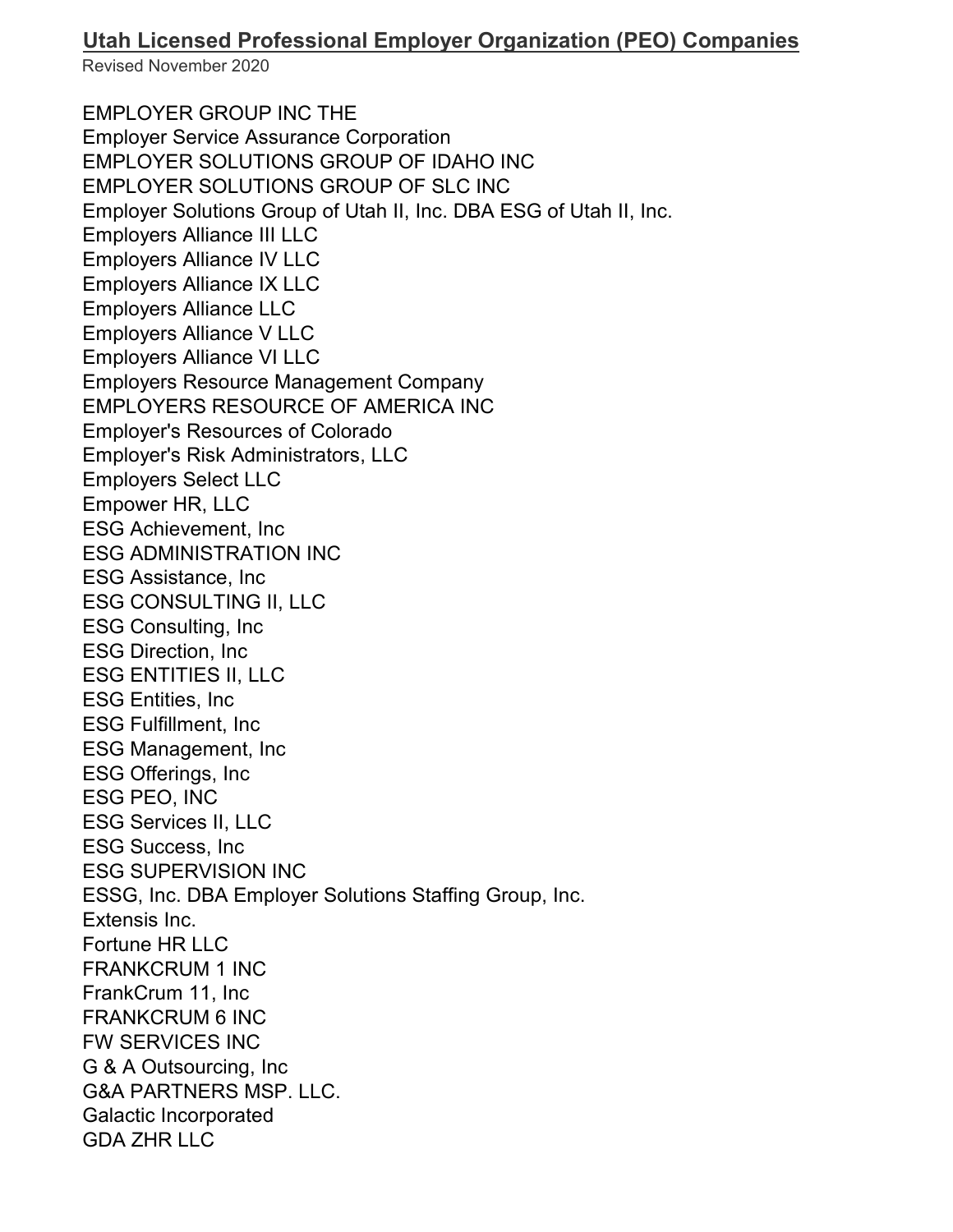## **Utah Licensed Professional Employer Organization (PEO) Companies**

Revised November 2020

GENESIS HR SOLUTIONS, INC Greenwich Street Commercial Mortgage, LLC H K E INCORPORATED dba Employ/Ease Halifax Benefits, Inc. Halifax Payroll Services, Inc. HASLEM ENTERPRISES V, LLC Healthy Living Network Resources, LLC Helpside ID Inc Helpside IW Inc Helpside NW Inc Helpside SL Inc Helpside SW Inc Helpside, Inc. HR Buds, LLC HR Outsourcing Associates, LLC HR Outsourcing Enterprises, LLC HR Service Group, LLC HRSMARTER IX, LLC HUMAN CAPITAL CONCEPTS LLC Human Resources, Incorporated In Tandem Human Resources, LLC Ingram & Co. Inc. INNOVATIVE EMPLOYER SOLUTIONS, INC. dba Innovative IES Insperity PEO Services, LP Integra II, Inc. Integra III INTEGRATED EMPLOYER SOLUTIONS INC INTEGRATED SOLUTIONS, INC. dba GENESIS SOLUTIONS, INC. Invo PEO, Inc. III ISI HR, INC. DBA Stratus HR JAA ZHR LLC Justworks Employment Group LLC Landrum Professional Employer Services, Inc. LCA ZHR LLC Legacy Human Resources, Inc. Lever1, LLC Lightsource PEO, LLC LWA ZHR LLC LYONS HR Lyons HR, LLC MFD2 LLC Modern Hr, Inc. MRJR Holdings Inc.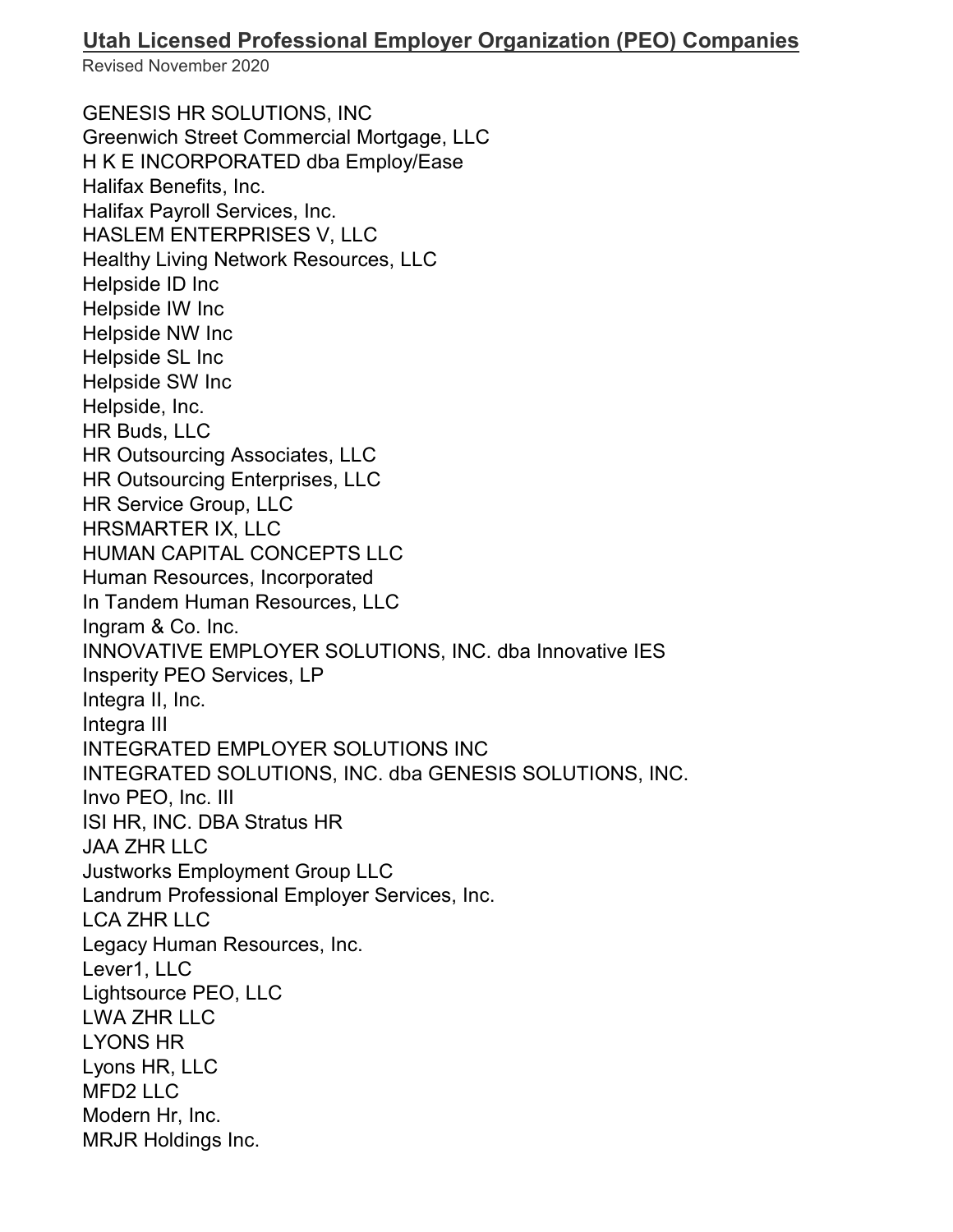National Employer Services, LLC National PEO, LLC NEXFIRM LLC Nextep Business Solutions III, Inc Nextep Business Solutions V, Inc Nextep Business Solutions VI, Inc Nextep Business Solutions VII, Inc Nextep Business Solutions, Inc Nextep Business Solutions, IV, Inc Nextep, Inc Oasis AHR HRC, LLC Oasis AHR, Inc. Oasis DEG, Inc. OASIS DHR LLC Oasis HR Solutions III, Inc. Oasis Outsourcing Admin II, Inc. Oasis Outsourcing Administration Group, Inc. Oasis Outsourcing Contract II, Inc. Oasis Outsourcing Contract, Inc. OASIS OUTSOURCING III, INC. OASIS OUTSOURCING IX, INC. OASIS OUTSOURCING V, INC. Oasis Outsourcing, Inc. OASIS OUTSOURCING, INC. OASIS STAFFING, INC, OnePoint HRO LLC Optimum Employer Solutions, LLC PathGoal Employer Services, LLC PAYCHEX BUSINESS SOLUTIONS INC PAYCHEX PEO I, INC. Paychex PEO II, Inc PAYCHEX PEO III, INC. PAYCHEX PEO IV, INC. Paychex PEO IX LLC PAYCHEX PEO V, INC. Paychex PEO VI, LLC Paychex PEO VII, LLC Paychex PEO VIII LLC Paychex PEO X LLC PAYDAY BENEFITS II, LLC PAYDAY BENEFITS III, LLC PAYDAY BENEFITS IV, LLC PAYDAY BENEFITS LLC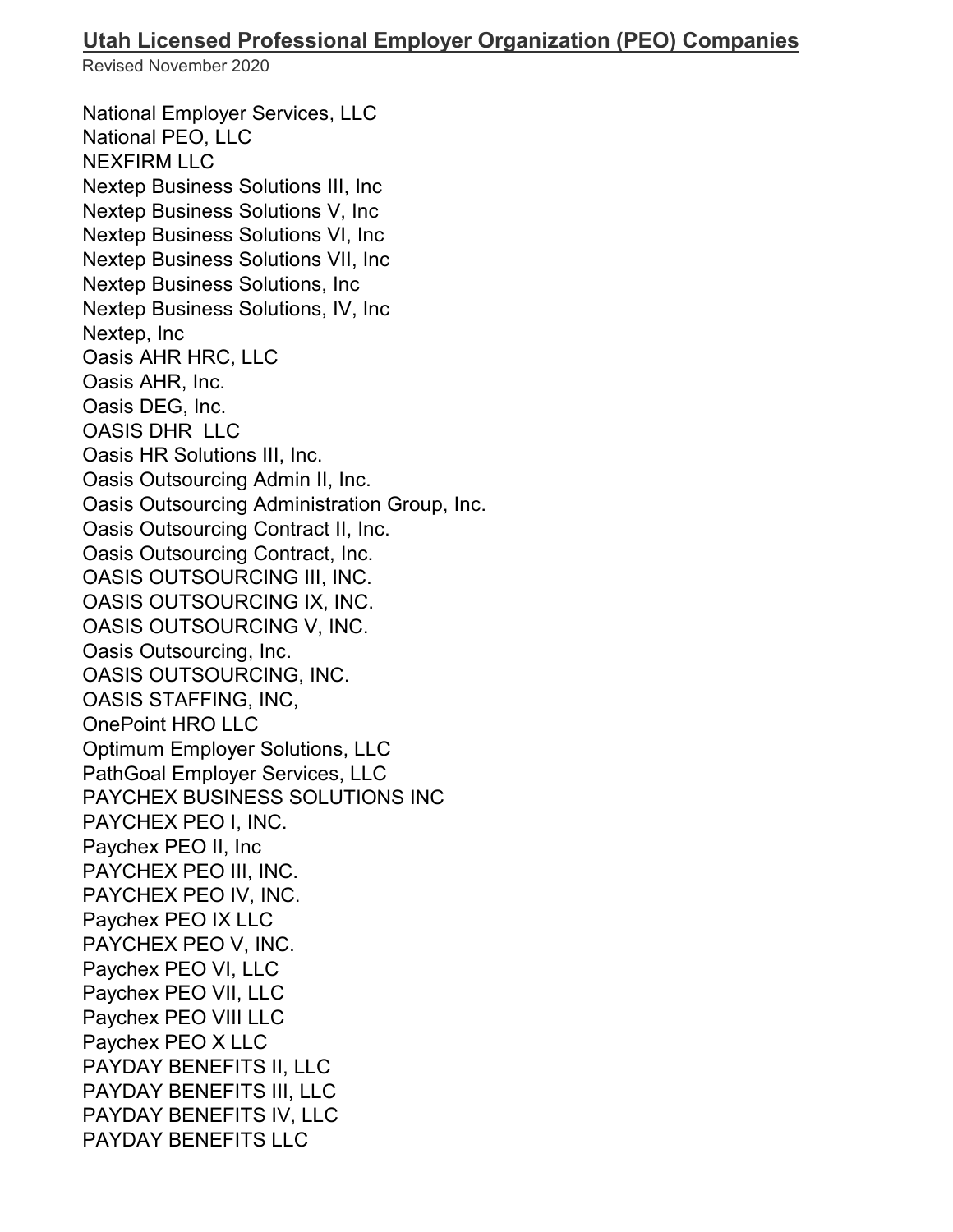PAYDAY BENEFITS V, LLC Payday HR Connections PAYDAY PAYROLL LLC Payroll Plus Corporation PB12 LLC PBC MANAGEMENT SERVICES, LLC PBS of America Inc PBS of Central Florida LLC PBWC LLC PCZ LLC PDR Holdings, Inc. PEO Admin LLC PEOPLEASE LLC PERSONNEL MANAGEMENT CORP Prestige Employee Administrators II, Inc. PRESTIGE EMPLOYEE ADMINISTRATORS INC PRO Resources Corporation Pro Sales, Inc. PROFESSIONAL CONSULTING SERVICES, LLC Professional Staff Management Inc,. II Professional Staff Management, Inc. Progressive Business Services, Inc Progressive Employer Management Company III, LLC Progressive Employer Management Company XXIII, LLC PROGRESSIVE PAYROLL ADMINISTRATION, INC. ProService Hawaii dba Obsidian HR, Inc. ProService National, Inc. QTI Human Resources Inc. Quality Administrative Services QUALITY PAYROLL & BENEFITS Quality Payroll Administrators, Inc. Quality Payroll Services, Inc. R.J. PAYROLL SERVICES, INC Real Benefits Group Regis HR Group 4, Inc. Regis HR Group 9 RESOURCE MANAGEMENT INC Resource Management, Incorporated Resourcing Edge I, LLC Rippling PEO 1, Inc. S2 HR Group, LLC dba Engage PEO S2 HR Solutions 1A, LLC S2 HR Solutions 1B, LLC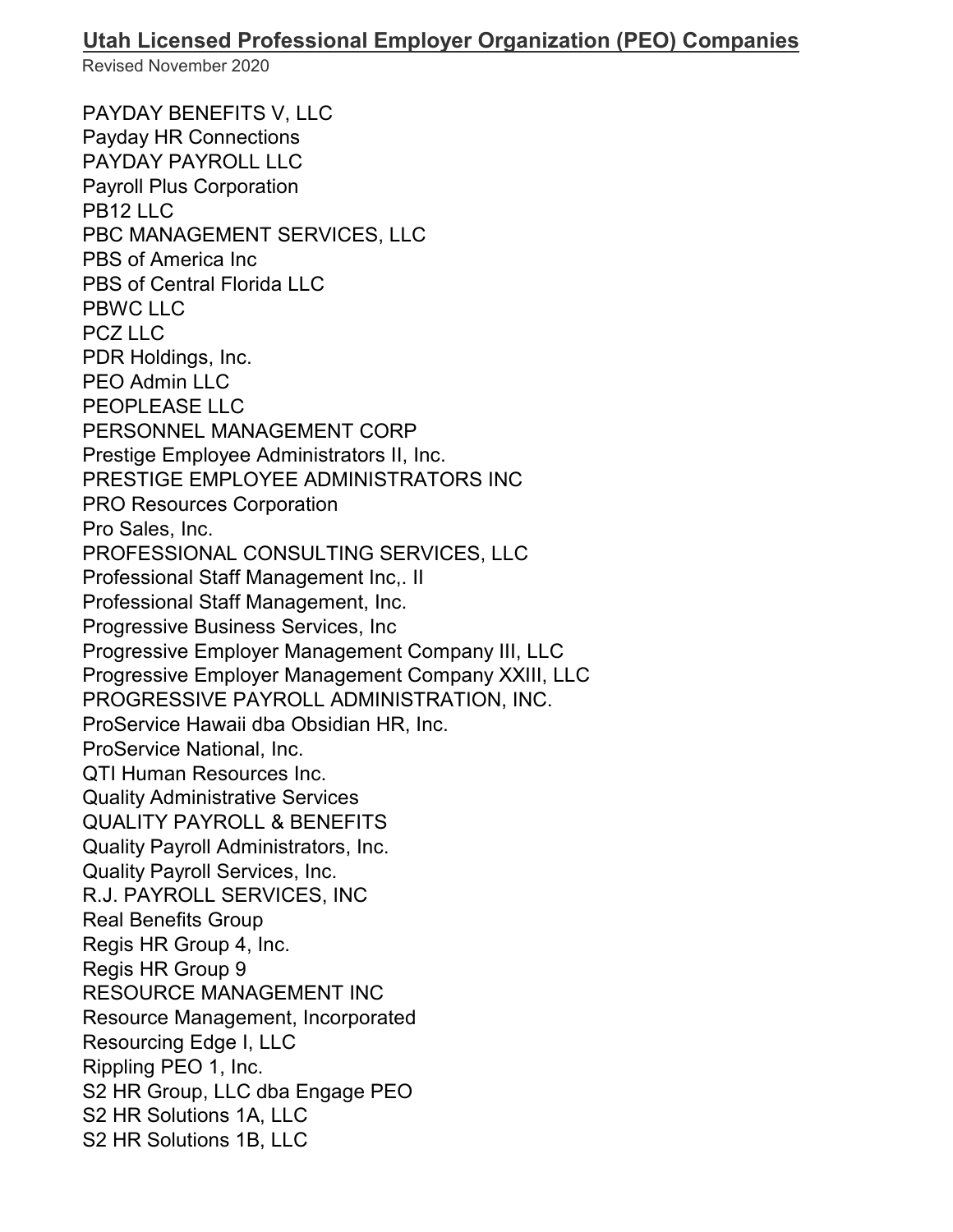S2 HR Solutions 1C, LLC S2 HR Solutions 1D, LLC S2 HR Solutions Group 1, LLC dba Engage PEO Scale Human Capital, LLC Selective HR Solurions III, Inc Selective HR Solutions II, Inc SELECTIVE HR SOLUTIONS IV, INC SELECTIVE HR SOLUTIONS V INC Selective HR Solutions VI, Inc SEQUENT INC Sequoia One PEO, LLC Sheakley HR, LLC SOI-23 of FL, Inc. SOLUTION SERVICES INC SPC Utah LLC SPHR Solutions LLC Spirit Human Resources II, LLC Spirit Human Resources, LLC Spur Employment, Inc. Staff One of Oklahoma LLC Staff One, Inc. STAFFLINK OUTSOURCING IV INC Staffpay, Inc. Strategic Staffing Services, Inc. (Total HR) Strategic Staffing Services, Inc. UT Sunwest Employer Services III, Inc. Surge Resources II, LLC SWBC PROFESSIONAL EMPLOYEE SERVICES I, LLC SYH, INC. Syndeo Outsourcing LLC Tandem HR Inc Tandem Professional Employer Services II, Inc Tandem Professional Employer Services V, Inc. Tandem Professional Employer Services, Inc Teamworks Human Resources Inc TEAMWORKS PROFESSIONAL SERVICES INC TEAMWORXPRO UTAH, LLC TIA GROUP, LLC Total Human Resources, Inc. TPON LLC TRANSPORT LEASING/CONTRACT INC Transport Tax Consulting, Inc. TriNet HR I, Inc.(TriNet Group, Inc.)